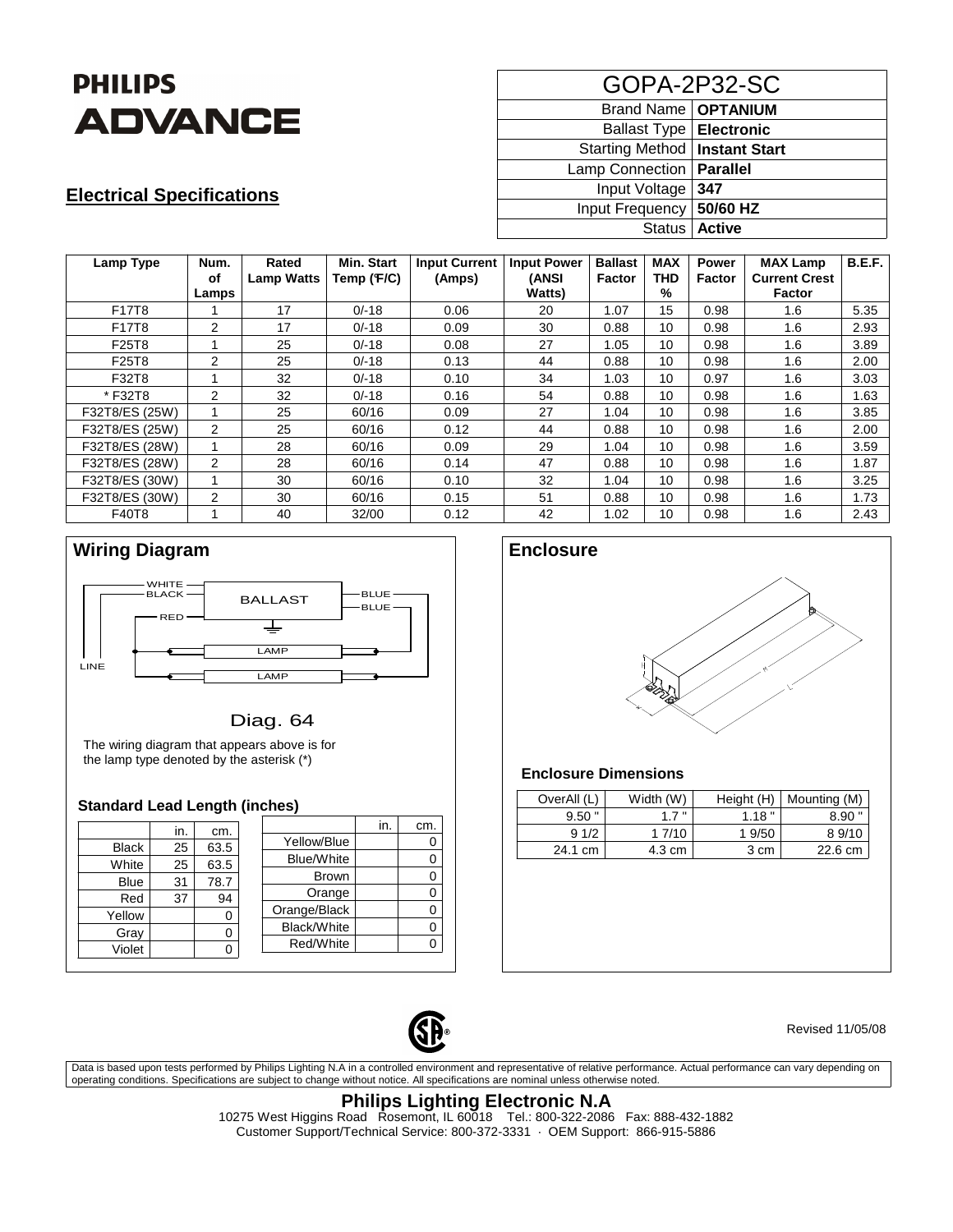# **PHILIPS ADVANCE**

## **Electrical Specifications**

#### **Notes:**

Section I - Physical Characteristics

1.1 Ballast shall be physically interchangeable with standard electromagnetic or standard electronic ballasts, where applicable.

1.2 Ballast shall be provided with integral leads color-coded per ANSI C82.11.

Section II - Performance

2.1 Ballast shall be \_\_\_\_\_\_\_\_\_\_\_ (Instant or Programmed) Start.

2.2 Ballast shall provide Independent Lamp Operation (ILO) for Instant Start or Programmed Start Parallel ballasts allowing remaining lamp(s) to maintain full light output when one or more lamps fail.

2.3 Ballast shall contain auto restart circuitry in order to restart lamps without resetting power.

2.4 Ballast shall operate from 50/60 Hz input source of \_\_\_\_\_\_\_\_\_\_\_(120V through 277V or 347V) with sustained variations of +/- 10% (voltage and frequency).

2.5 Ballast shall be high frequency electronic type and operate lamps at a frequency between 42 kHz and 52 kHz to avoid interference with infrared devices, eliminate visible flicker and avoid Article Surveillance System, such as anti-theft devices.

2.6 Ballast shall have a Power Factor greater than 0.98 for primary lamp.

2.7 Ballast shall have a minimum ballast factor for primary lamp application as follows: 0.77 for Low Watt, 0.87 for Normal Light Output, and 1.18 for High Light for Instant Start ballasts or 0.71 for Low Watt and 0.88 for Normal Light Output for Programmed Start ballasts.

2.8 Ballast shall provide for a Lamp Current Crest Factor of 1.7 or less.

2.9 Ballast input current shall have Total Harmonic Distortion (THD) of less than 10% when operated at nominal line voltage with primary lamp. 2.10 Ballast shall have a Class A sound rating for all 4-foot lamps and smaller.

2.11 Ballast shall have a minimum starting temperature of -29C (-20F) on Instant Start ballasts or -18C (0F) on Programmed Start ballasts for standard T8 lamps and 16C (60F) for energy-saving T8 lamps. Consult lamp manufacturer for temperature versus light output characteristics. 2.12 Ballast shall tolerate sustained open circuit and short circuit output conditions.

2.13 Ballast shall have lamp striation-reduction circuitry.

2.14 Programmed Start ballast shall provide lamp EOL protection circuitry.

2.15 Maximum distance for Energy Saving Lamps in Remote/Tandem wiring applications shall be 6 feet for Instant Start and Programmed Start models.

Section III - Regulatory

3.1 Ballast shall not contain any Polychlorinated Biphenyl (PCB).

3.2 Ballast shall be Underwriters Laboratories (UL) listed, Class P and Type 1 Outdoor; and Canadian Standards Association (CSA) certified where applicable.

3.3 Ballast shall comply with ANSI C62.41 Category A for Transient protection.

3.4 Ballast shall comply with ANSI C82.11 where applicable.

3.5 Ballast shall comply with applicable requirements of the Federal Communications Commission (FCC) rules and regulations, Title 47 CFR part 18, for Non-Consumer equipment.

3.6 Ballast shall meet NEMA Premium/CEE High Performance T8 Lighting System Specifications.

3.7 IOP or GOP ballast shall comply with UL Type CC rating.

3.8 Ballast shall comply with NEMA 410 for in-rush current limits.

3.9 Ballast shall meet RoHS Compliance Standards

Section IV - Other

4.1 Ballast shall be manufactured in an ISO 9001 Qualified factory.

4.2 Ballast shall carry a five-year warranty from date of manufacture against defects in material or workmanship, including replacement, for operation at a maximum case temperature of 70C. Ballasts with a "90C" designation in their catalog number shall also carry a three-year warranty at maximum case temperature of 90C.

4.3 Manufacturer shall have a twenty-year history of producing electronic ballasts for the North American market.

4.4 Energy-saving T8 lamps (25W, 28W or 30W) may experience lamp striations if operated on ballasts not rated for their use.



Revised 11/05/08

Data is based upon tests performed by Philips Lighting Electronic N.A. in a controlled environment and representative of relative performance. Actual performance can vary depending on operating conditions. Specifications are subject to change without notice. All specifications are nominal unless otherwise noted.

#### **Philips Lighting Electronic N.A.**

| GOPA-2P32-SC                    |                 |  |  |  |  |  |
|---------------------------------|-----------------|--|--|--|--|--|
| Brand Name   OPTANIUM           |                 |  |  |  |  |  |
| Ballast Type   Electronic       |                 |  |  |  |  |  |
| Starting Method   Instant Start |                 |  |  |  |  |  |
| <b>Lamp Connection</b>          | <b>Parallel</b> |  |  |  |  |  |
| Input Voltage                   | 347             |  |  |  |  |  |
| Input Frequency   50/60 HZ      |                 |  |  |  |  |  |
|                                 | Status   Active |  |  |  |  |  |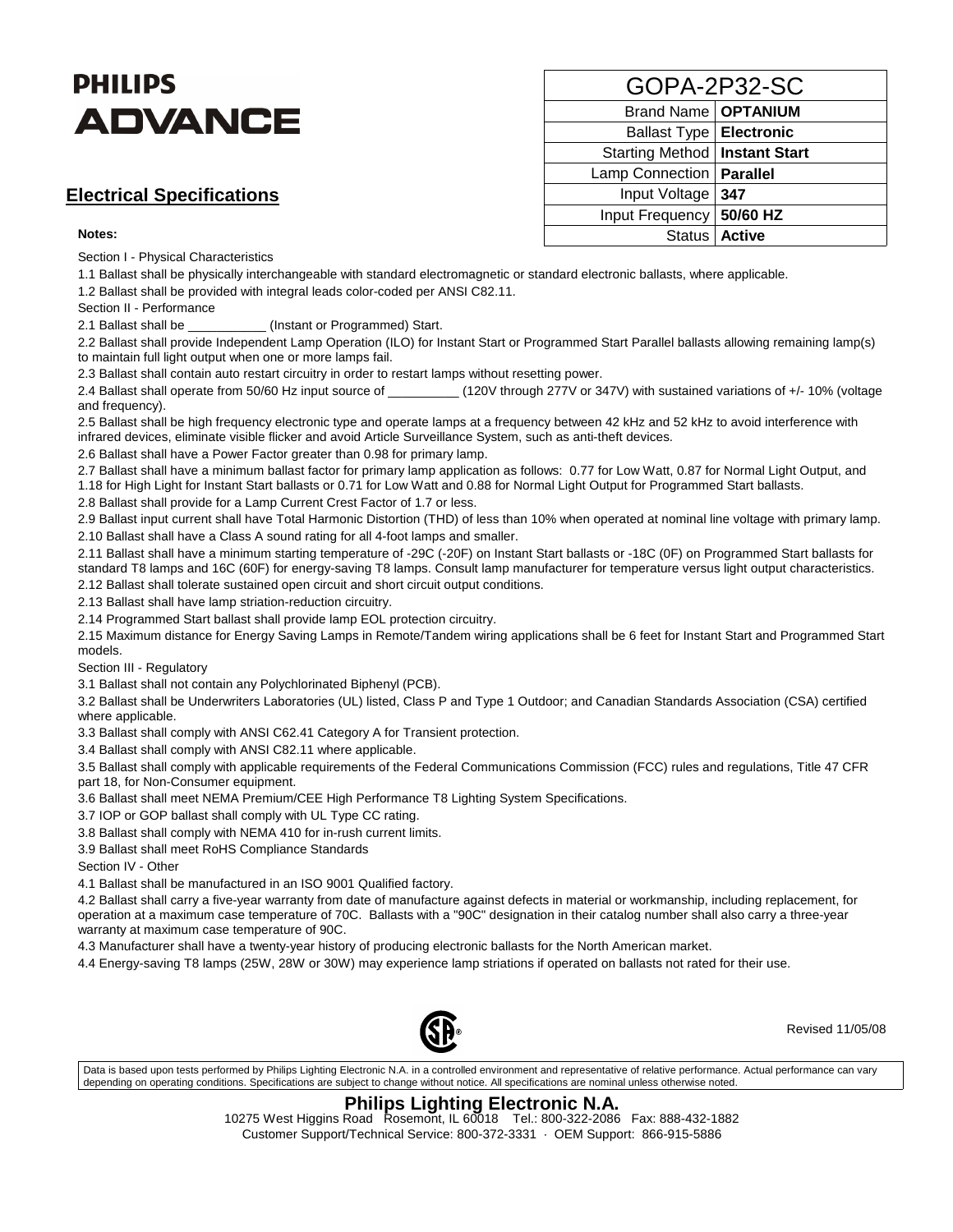

## **Electrical Specifications**

| GOPA-2P32-SC                    |                 |  |  |  |  |
|---------------------------------|-----------------|--|--|--|--|
| Brand Name   OPTANIUM           |                 |  |  |  |  |
| Ballast Type   Electronic       |                 |  |  |  |  |
| Starting Method   Instant Start |                 |  |  |  |  |
| Lamp Connection   Parallel      |                 |  |  |  |  |
| Input Voltage   347             |                 |  |  |  |  |
| Input Frequency   50/60 HZ      |                 |  |  |  |  |
|                                 | Status   Active |  |  |  |  |

| Lamp Type      | Num.<br>οf<br>Lamps     | Rated<br><b>Lamp Watts</b> | <b>Min. Start</b><br>Temp (F/C) | <b>Input Current</b><br>(Amps) | <b>Input Power</b><br>(ANSI<br>Watts) | <b>Ballast</b><br><b>Factor</b> | <b>MAX</b><br><b>THD</b><br>$\%$ | <b>Power</b><br><b>Factor</b> | <b>MAX Lamp</b><br><b>Current Crest</b><br><b>Factor</b> | B.E.F. |
|----------------|-------------------------|----------------------------|---------------------------------|--------------------------------|---------------------------------------|---------------------------------|----------------------------------|-------------------------------|----------------------------------------------------------|--------|
| F17T8          |                         | 17                         | $0/-18$                         | 0.06                           | 20                                    | 1.07                            | 15                               | 0.98                          | 1.6                                                      | 5.35   |
| F17T8          | 2                       | 17                         | $0/-18$                         | 0.09                           | 30                                    | 0.88                            | 10                               | 0.98                          | 1.6                                                      | 2.93   |
| F25T8          | 1                       | 25                         | $0/-18$                         | 0.08                           | 27                                    | 1.05                            | 10                               | 0.98                          | 1.6                                                      | 3.89   |
| F25T8          | 2                       | 25                         | $0/-18$                         | 0.13                           | 44                                    | 0.88                            | 10                               | 0.98                          | 1.6                                                      | 2.00   |
| *F32T8         | 1                       | 32                         | $0/-18$                         | 0.10                           | 34                                    | 1.03                            | 10                               | 0.97                          | 1.6                                                      | 3.03   |
| F32T8          | 2                       | 32                         | $0/-18$                         | 0.16                           | 54                                    | 0.88                            | 10                               | 0.98                          | 1.6                                                      | 1.63   |
| F32T8/ES (25W) |                         | 25                         | 60/16                           | 0.09                           | 27                                    | 1.04                            | 10                               | 0.98                          | 1.6                                                      | 3.85   |
| F32T8/ES (25W) | 2                       | 25                         | 60/16                           | 0.12                           | 44                                    | 0.88                            | 10                               | 0.98                          | 1.6                                                      | 2.00   |
| F32T8/ES (28W) |                         | 28                         | 60/16                           | 0.09                           | 29                                    | 1.04                            | 10                               | 0.98                          | 1.6                                                      | 3.59   |
| F32T8/ES (28W) | $\mathfrak{D}$          | 28                         | 60/16                           | 0.14                           | 47                                    | 0.88                            | 10                               | 0.98                          | 1.6                                                      | 1.87   |
| F32T8/ES (30W) |                         | 30                         | 60/16                           | 0.10                           | 32                                    | 1.04                            | 10                               | 0.98                          | 1.6                                                      | 3.25   |
| F32T8/ES (30W) | $\mathcal{P}$           | 30                         | 60/16                           | 0.15                           | 51                                    | 0.88                            | 10                               | 0.98                          | 1.6                                                      | 1.73   |
| F40T8          | $\overline{\mathbf{A}}$ | 40                         | 32/00                           | 0.12                           | 42                                    | 1.02                            | 10                               | 0.98                          | 1.6                                                      | 2.43   |



|              | in. | cm.  |                    | in. | cm. |
|--------------|-----|------|--------------------|-----|-----|
| <b>Black</b> | 25  | 63.5 | Yellow/Blue        |     | 0   |
| White        | 25  | 63.5 | <b>Blue/White</b>  |     | 0   |
| <b>Blue</b>  | 31  | 78.7 | <b>Brown</b>       |     | 0   |
| Red          | 37  | 94   | Orange             |     | 0   |
| Yellow       |     | 0    | Orange/Black       |     | 0   |
| Gray         |     | 0    | <b>Black/White</b> |     | 0   |
| Violet       |     | ∩    | Red/White          |     |     |
|              |     |      |                    |     |     |



| OverAll (L) | Width (W) | Height (H) | Mounting (M) |
|-------------|-----------|------------|--------------|
| $9.50$ "    | 1.7"      | 1.18"      | $8.90$ "     |
| 91/2        | 1 7/10    | 1 9/50     | 8 9/10       |
| 24.1 cm     | 4.3 cm    | 3 cm       | 22.6 cm      |



Revised 08/02/13

Data is based upon tests performed by Philips Lighting N.A in a controlled environment and representative of relative performance. Actual performance can vary depending on<br>operating conditions. Specifications are subject t

### **Philips Lighting Electronic N.A**